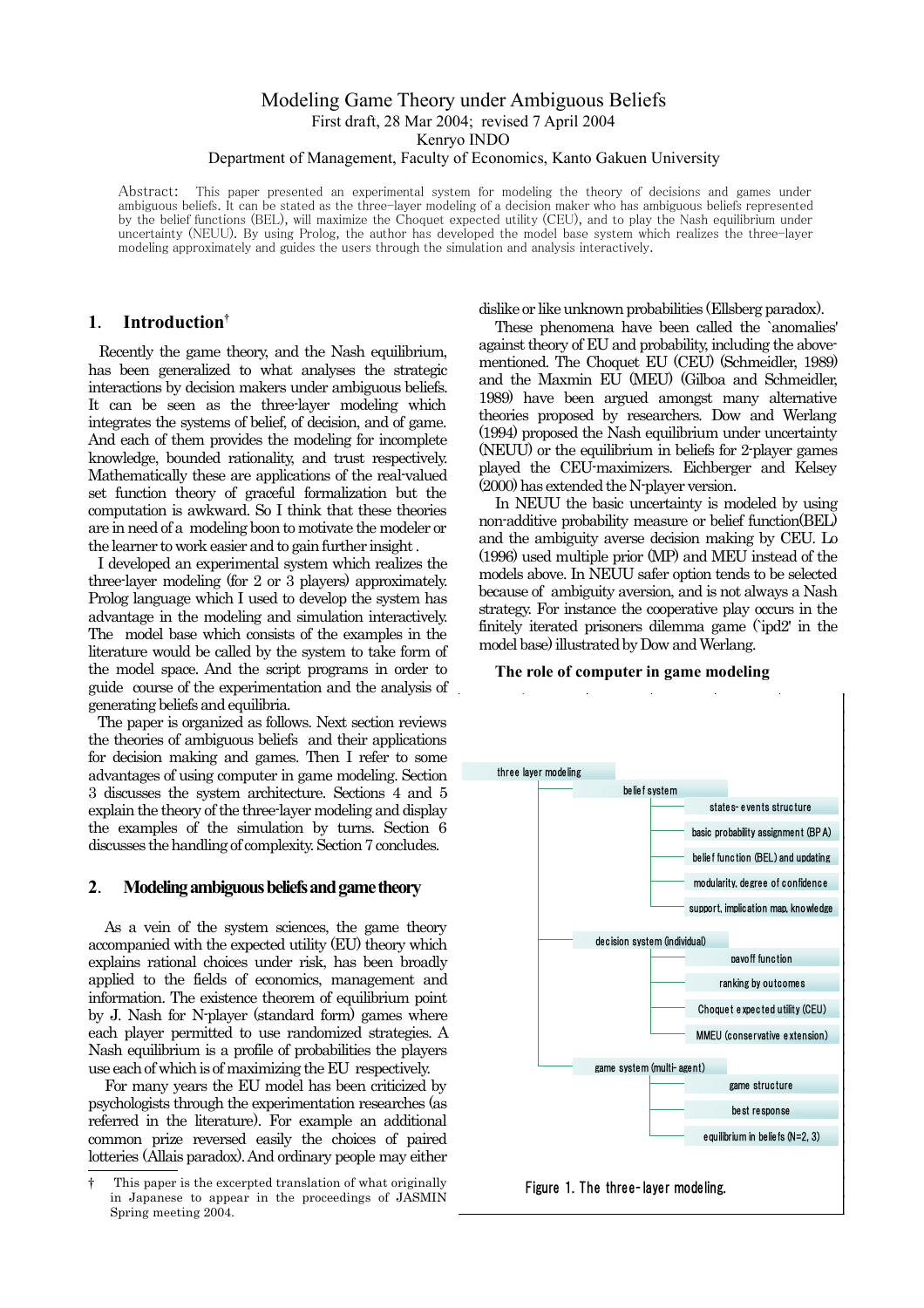

Modern computer technology is useful for modeling game theory. Let me point out three uses as follows.

- Computing equilibrium points
- Simulation of plays and visualization
- Exact /Approximate modeling of the logic

The first has been investigated from the simplex algorithm in 1950s to the homotopy method recently. The second computes the dynamics of the game play, as well as the equilibrium point, and visualizes them by the graphic functions. For example, spreadsheets in my homepage(Indo, 2004) show you the fixed point, attractor, and other adjustment processes of Nash's continuos map for  $2 \times 2$  games and the chaos in Cournot's duopoly.

Whereas the above mentioned are utilizing the functions of arithmetic and graphics by computer, you can step into the modeling of mutual cognition by using, Prolog, a representative logic programming. It may be useful for the theoretical verification, the learning, and the prototyping of the real decision systems.

#### **3**. **Systemarchitectureanddevelopmentaldata**

The experimental system supports the three-layer modeling in the theory of game under ambiguous beliefs (see Figure 1) to be explained particularly in next section.

- (1) Modeling ambiguous beliefs or imprecise knowledge by belief function (BEL) and basic probabilityassignment(BPA),
- (2) Modeling bounded rationality by Choquet expected utility (CEU) maximization, and
- (3) Modeling game theory under uncertainty and the solution (NEUU) approximately and trust.

The system can be seen as a small normative expert system or model base system which has coded by Prolog language accordingly. And the system logically consists of the model base management tools, the model analysis tools by simulation, the user interfaces, as an example, the script program gen\_beleq/0 which controls the experimentation and supports the analysis, and other common program library (see Figure 2). The source code file (beleq03.pl) is of less than 8000 lines including the comments for codes and program demos. When consulted from SWI-Prolog 5.0.9 on my notebook PC (TM5800 993MHz, 232MB RAM, Windows XP) the compiled code amounts to 365,592 bytes.

The development time was about 2 months, 2004/1/14 —3/18, with the debug history which has noted in the file. But the first two layers reuse some existent codes which I

wrote previously. The part of belief function (belief0, about 1100 lines, 28,544 bytes, 2003/3/1) was reported partly in the proceedings of the last spring meeting of JASMIN, and its expanded part of Choquet expected utility (belief01, about 1400 lines, 36,292 bytes, 2003/6/29) has augmented after that meeting. These complete code are downloadable from my homepage (Indo, 2004).

# **4**. **The three-layer modeling**

#### Belief system (the first layer)

The modeling starts the belief system with the situation of uncertainty the decision maker faces with. Mathematically the algebra (which consists of the whole states, Ω, the events, E⊆Ω, and their operations over events,  $\subseteq$ ,  $\cup$ ,  $\cap$ ,  $\subseteq$ ) and the non-additive probability measure:

$$
v(A) = \sum_{B \subseteq A} m(B),
$$

where m(A) represents the basic probability assignments (BPA) or called the mass, which is additive probability measure over the set of all events and assigns 0 to the empty set,  $m(\phi) = 0$ . Then the function v becomes a 0-1 normalized totally monotone capacity, also called a belief function (BEL)(Shafer, 1976). And  $1\nu(A^c)$  is called a plausibility function (PL). Thus our basic models are states, events, BPA, BEL, PL, and their updating (conditioning) rules respectively. And the inversion formula which computes BPA from BEL, the judgment of (super/sub-)modularity. A super-modular (2 monotone or convex) capacity v satisfies

$$
v(A\cup B)+v(A\cap B)\geq v(A)+v(B).
$$

Further the support and the indices of the confidence and the ambiguity are useful in the game analysis to be explained later.

Decision system (the second layer)

For an act, let the ranked utilities of the possible outcomes,  $u_1 \geq ... \geq u_m$ , and  $A_0 = \phi$ ,  $v(A_0) = 0$ . Choquet expected utility (CEU) is the Choquet integral with respect to the convex capacity--- it can be seen as the BEL in the modeling ---defined as follows:

$$
\int f dv = \sum_{k \in M} \left[ v \left( \cup_{j \leq k} A_j \right) - v \left( \cup_{j \leq k} A_j \right) \right] u_k
$$

where each  $A_k$  and  $U_k$  (k=1,...,m) is the k-th event and the utility in the ranking respectively.

CEU can be interpreted intuitively as the equivalent max-min expected utility (MMEU) by the Mean of Min /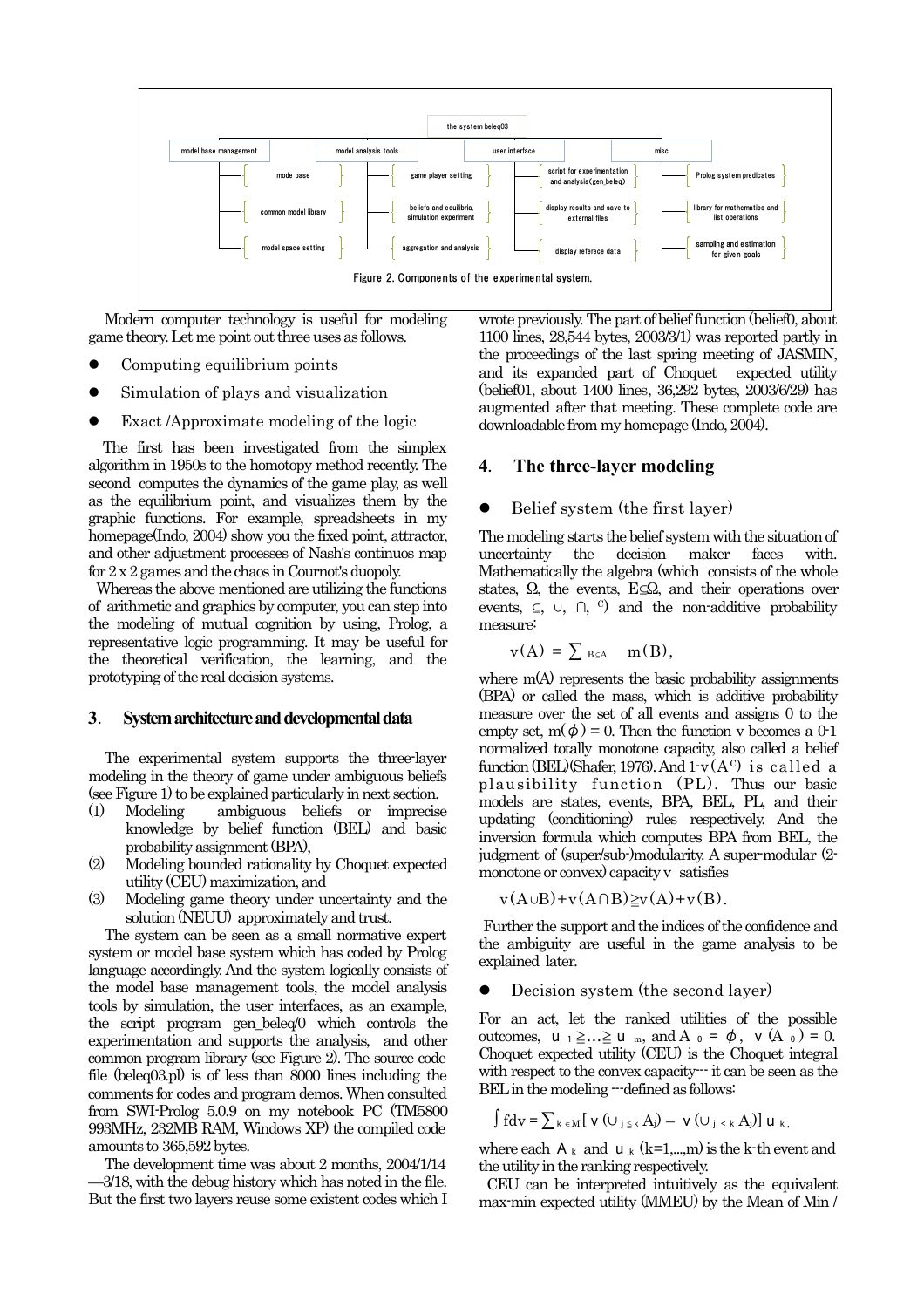Min of Mean Theorem (Gilboa and Schmeidler, 1994) or the conservative extension below.

$$
\int f dv = \sum_{B \subseteq \Omega} m (B) [min_{\omega \in B} f (\omega)]
$$
  
= min\_{p \in C \text{ or } \varepsilon(v)} \sum\_{\omega \in \Omega} p ( {\omega} ) f (\omega).

The MMEU is the worst EU when all the free flow in each event, other than the committed mass (already assigned) by the BEL, assigned to the worst outcome among that event, and therefore is the worst EU in the core of the BEL.

Game system (the third layer)

Let I= $\{1, ..., N\}$  the finite set of players. For each i $\in I$  let  $v_i$  the BELs or the convex capacity over the product of the strategy spaces other than i which represents the belief of player i what the other players would do in the game. The support of v is defined as an event  $E \subseteq \Omega$  such that

v(E<sup>c</sup>)=0,F<sup>c</sup> $\in$ E<sup>c</sup>, F $\neq$ E $\Rightarrow$  v(F<sup>c</sup>) >0.

Since v is monotone, it is the minimal event whose complement is of measure 0. Assuming that R  $_1$  (v<sub>j</sub>) denotes the set of CEU maximizing act of player j against own belief. NEUU is defined as the profile ( $v_i$ )<sub>i $\in I$ </sub> which satisfies

 $\exists \text{SUPP}$ ( v<sub>i</sub>)⊆X<sub>i≠i</sub>R<sub>i</sub>( v<sub>i</sub>)  $\forall i\in I$ ,

where SUPP denotes the support of  $v_i$ . That is for each player i there is at least one support of her belief system such that all k-th element in the support is a best response of the opponent k.

Epistemically the player `knows' any event which includes the support. Therefore the above condition states that the profile of best responses is `mutually known.'

### **5**. **Example of the simulation and analysis**

Several examples of the three-layer modeling in the literature has stored in the model base. The model space wold be reset when the user choose a model to be analyzed. The model space consists of the predicates in the common model classes (i.e., states/1, event/1, bel0/2, bpa0/2, payoff0, game/4, and so on) of each layer and the proper ones in the model. The model base contains information which common model classes to be used in the model, and the system refers this to instantiate the model space.

Gen\_beleq/0 a script program provides the multiple choice menu to support the three-layer modeling as described in Figure 1 and to execute each step of the experimentation and the ex post analysis smoothly by using the system resources in Figure 2. The tentative experimentation data during generating beliefs with the supports and the best responses to be saved as temp\_ceu\_max\_play/4 for each player in the objective game. A NEUU is the direct product of them. A sample output of gen\_beleq which is displayed in Figure 3. The example is a  $2 \times 2$  strategies standard form game, named `prudence', which is equivalent as Figure 2 in Dow and Werlang(1994).

A model base(model base: prudence,  $a=1, e=2$ )

| model:prudence                                                                                                                |                                  |                                | c              |
|-------------------------------------------------------------------------------------------------------------------------------|----------------------------------|--------------------------------|----------------|
| states([f. c])<br>be 10 (<br>0)<br>be 10<br>0.<br>3)                                                                          | ********<br>f                    | 10-е                           | $U$ –e<br>10   |
| be 10<br>C<br>belO([f.<br>c].<br>act(f)                                                                                       | C                                | $-10$<br>10-а                  | 10             |
| act(c)<br>payoff0(f<br>8)<br>8)<br>pavoff0(f.<br>c.<br>pavoff0(c.<br>10)<br>c.                                                | Fig.                             |                                | prudence game. |
| payoff0(c.<br>$-10$<br>game(prudence.<br>payoff(a)<br>parameter,<br>parameter.<br>payoff(e)<br>game (prudence.                |                                  |                                |                |
| payoff.<br>game(prudence,<br>Lc.<br>payoff.<br>game(prudence,<br>payoff.<br>game(prudence,<br>c.<br>payoff,<br>game(prudence, | СJ<br>f1<br>.8.<br>f1<br>8.<br>c | 10.<br> U <br>91<br>91)<br>10, |                |

Computing CEU

? - payoff (choquet  $(A)$ , B, C). A = f B = [[c, f], [8, 0], [8\* (1-0), 0]] C = 8 ; A = c B = [[c, f], [-10, 10, 0], [-10\* (1-0.7), 10\* (0.7-0), 0]] C = 4.0 ; No

Experimental results (script program: gen\_beleq)

| model:prudence<br>number of bpa intervals:20<br>restricted events for generating positive-valued<br>bpas: non                                                                                                                                                                                                                                                                                                                                                                                                                                                                                                                               |  |  |
|---------------------------------------------------------------------------------------------------------------------------------------------------------------------------------------------------------------------------------------------------------------------------------------------------------------------------------------------------------------------------------------------------------------------------------------------------------------------------------------------------------------------------------------------------------------------------------------------------------------------------------------------|--|--|
| filters on belief indices:<br>confidence [0, 1]<br>ambiguity: $[0, 1]$                                                                                                                                                                                                                                                                                                                                                                                                                                                                                                                                                                      |  |  |
| [1]<br>acts:[[f], [c]]<br>supports:<br>% player(1):[[c]]<br>% player(2):[[f]]<br>equilibrium bellef(bpa)s and their intervals:<br>% player(1):[[c]]:[[0, 0.85]]<br>% player(2):[[f]]:[[0, 1]]<br>confidences                                                                                                                                                                                                                                                                                                                                                                                                                                |  |  |
| % player (1) : [0,<br>% player (2) : [0,<br>0.85]<br>If the<br>degree<br>- of<br>11<br>confidence is<br>less than<br>ambiguities:<br>% player(1): [0.15,<br>% player(2): [0, 1]<br>0.9 then $([f], [c])$<br>IJ<br>is<br>a<br>unique<br>best response<br>[2]<br>profile.<br>acts: [[c, f], [c]]                                                                                                                                                                                                                                                                                                                                              |  |  |
| supports:<br>% player (1) : [[c]]<br>% player (2) : [[c]]<br>% player (2) : [[c]]<br>% player (2) : [[t]]<br>$[f]]% \centering \includegraphics[width=1\textwidth]{Figures/PQ1.png} \caption{The 3D (top) and the 4D (bottom) of the 3D (bottom) of the 3D (bottom) of the 3D (bottom) of the 3D (bottom) of the 3D (bottom).} \label{fig:SPQ1}$<br>equilibrium belief(bpa)s and their intervals:<br>% player(1):[[c]]:[[0.9, 0.9]]<br>% player(2):[[c]]:[[0.9, 0.9]]<br>% player(2):[[f]]:[[0, 1]]<br>contidences:<br>% player(1):[0.9, 0.9]<br>% player(2):[0, 1]<br>ambiguities:<br>% player (1) : [0, 1, 0, 1]<br>% player (2) : [0, 1] |  |  |
| $\left[\begin{smallmatrix} 3 \end{smallmatrix}\right]$<br>[c]]<br>acts:[[c],<br>supports<br>% player(1):[[c]]<br>% player(2):[[c]]<br>equilibrium bellef(bpa)s and their intervals:<br>% player(1):[[c]]:[[0.95. 1]]<br>% player(2):[[c]]:[[0, 1]]<br>confidences:<br>% player(1):[0.95, 1]<br>% player(2):[0, 1]<br>ambiguities:<br>$%$ player $(\overline{1})$ :<br>% player(1):[0,<br>% player(2):[0,<br>0.05]<br>11                                                                                                                                                                                                                     |  |  |

**Figure 3. A model base and the simulation results of generating the equilibria in beliefs.**